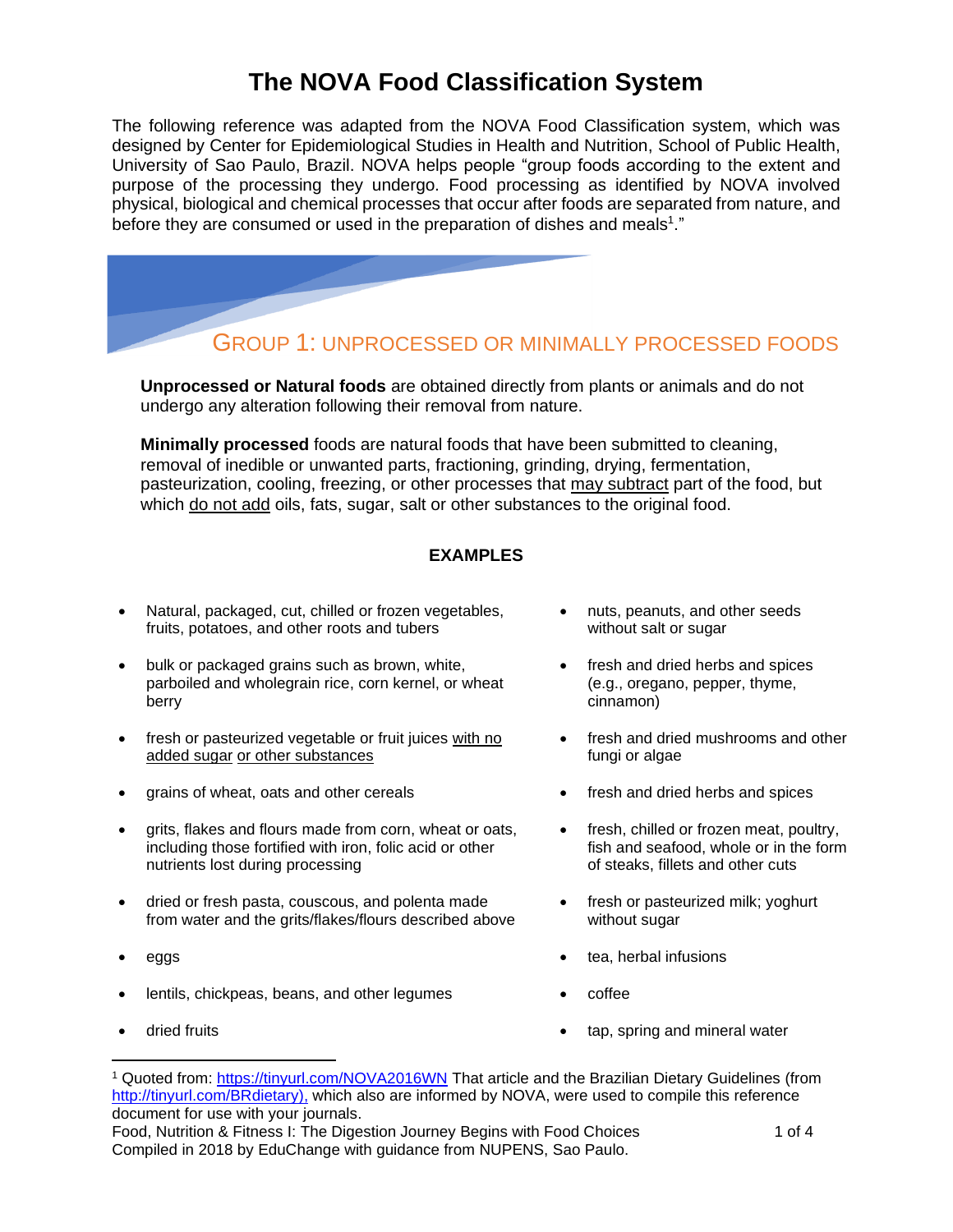# GROUP 2: OILS, FATS, SALT, AND SUGAR

Group 2 is also called **Processed Culinary Ingredients**. These are products extracted from natural foods or from nature by processes such as pressing, grinding, crushing, pulverizing, and refining. They are used in homes and restaurants to season and cook food and thus create varied and delicious dishes and meals of all types, including broths and soups, salads, pies, breads, cakes, sweets, and preserves.

Use oils, fats, salt, and sugar in small amounts for seasoning and cooking foods and to create culinary preparations. As long as they are used in moderation in culinary preparations based on natural or minimally processed foods, oils, fats, salt, and sugar contribute toward diverse and delicious diets without rendering them nutritionally unbalanced.

#### **EXAMPLES**

- oils made from seeds, nuts and fruits, to include soybeans, corn, oil palm, sunflower or olives • butter
- white, brown and other types of sugar and molasses obtained from cane or beet
- honey extracted from honeycombs coconut fat
- syrup extracted from maple trees refined or coarse salt, mined or
- starches extracted from corn and other plants also any food combining 2 of
- 

lard

- from seawater
- these, such as 'salted butter'

### **THE GOLDEN RULE:**

"Always prefer natural or minimally processed foods and freshly made dishes and meals to ultra-processed foods."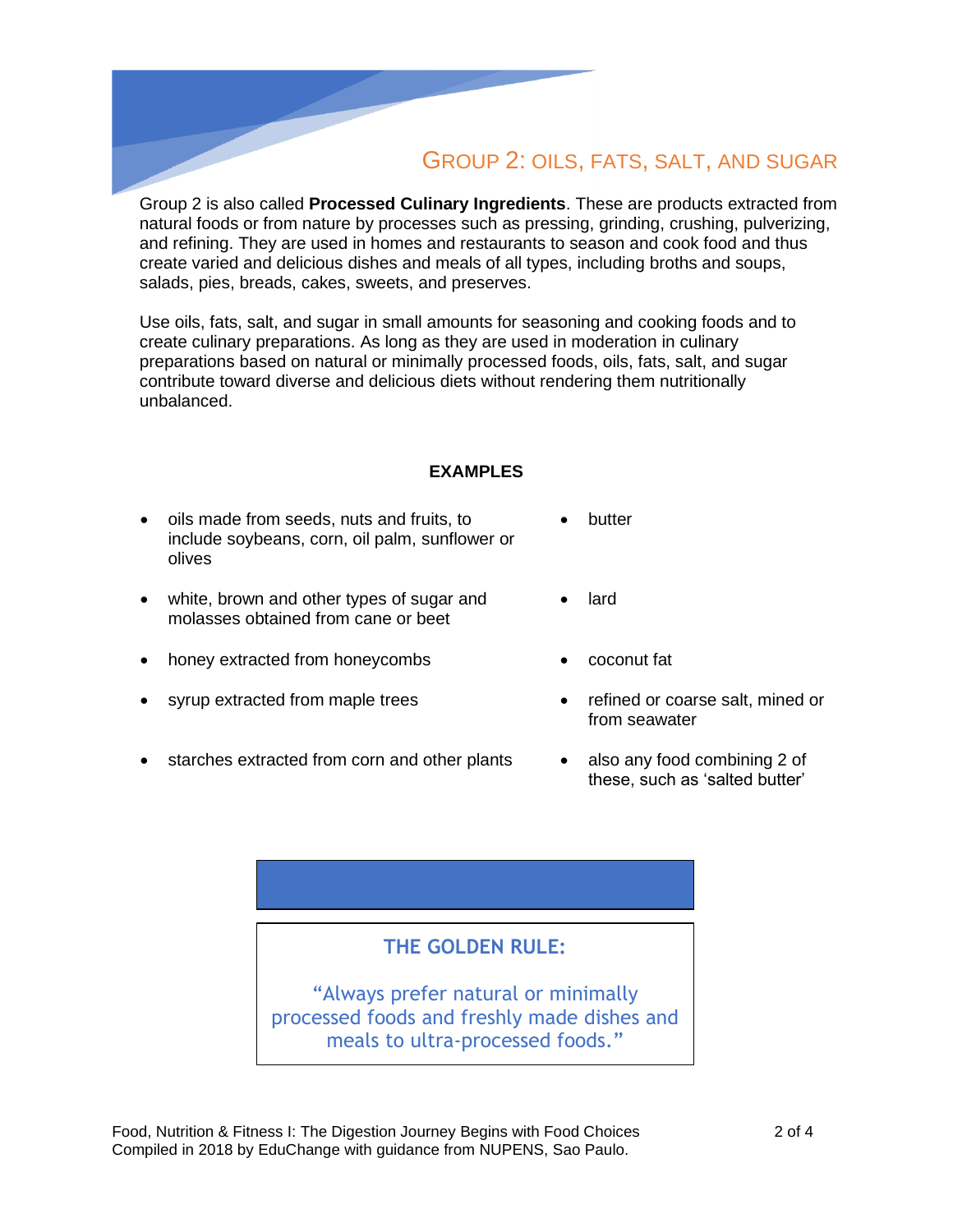### GROUP 3: PROCESSED FOODS

**Processed foods** are products manufactured by industry with the use of salt, sugar, oil or other substances (Group 2) added to natural or minimally processed foods (Group 1) to preserve or to make them more palatable. They are derived directly from foods and are recognized as versions of the original foods. They are usually consumed as a part of or as a side dish in culinary preparations made using natural or minimally processed foods. Most processed foods have two or three ingredients.

#### **EXAMPLES**

- canned or bottled legumes or vegetables preserved in salt (brine) or vinegar, or by pickling
- tomato extract, pastes or concentrates (with salt and/or sugar)
- fruits in sugar syrup (with or without added antioxidants)
- 
- 
- 
- canned fish, such as sardine and tuna, with or without added preservatives
- salted, dried, smoked or cured meat or fish
- coconut fat
- beef jerky **•** freshly-made cheeses
- bacon freshly-made (unpackaged) breads made of wheat flour, yeast, water and salt
- salted or sugared nuts and seeds fermented alcoholic beverages such as beer, alcoholic cider, and wine